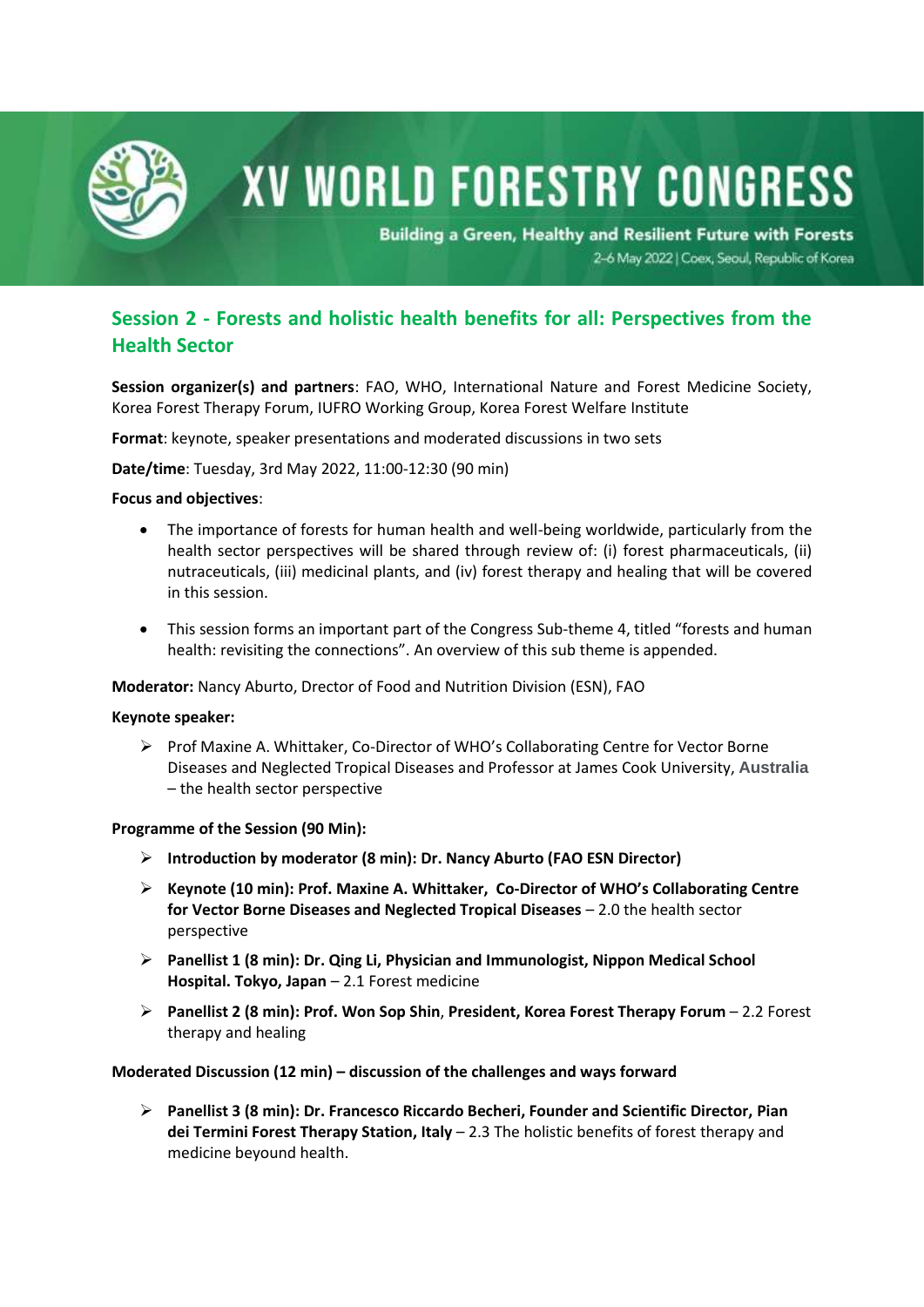- ➢ **Panellist 4 (8 min): Dr. Melanie H. Adamek, Head, IM-WALD-SEIN® Institute for Forest Medicine and Forest Therapy, Germany** - 2.4 Promoting forest medicine and therapy in a contemporary world: practical approaches and the role of professional and stakeholders.
- ➢ **Panellist 5 (8 min): Dr. Chizuru Nishida, Unit Head of Healthy and Sustainable Diets, WHO** OR **Amy Ickowitz, Senior Scientist and Leader of Sustainable Landscapes and Livelihoods Team, CIFOR** – 2.5 Healthy and sustainable diets

**Moderated Discussion (12 min) – discussion of the challenges and ways forward** 

➢ **Wrap-up by the moderator (8 min)** 

**Note: The proposed speakers, panellists, etc. are tentative pending approval of programme, revision and re-assessment of best candidates for each role, and final confirmation with individuals or organizations. In some cases, initial outreach has been made, but in other cases, this is yet to happen.**

#### **\*\*\*\*\*\*\*\*\*\*\*\*\*\*\***

## **Overview of the XV WFC Sub-theme 4**

This subtheme will provide a forum to build understanding and revitalize the connections between forests and human health and wellbeing. Forests are sources of nutritious plant and animal-based foods, fodder, innumerable medicines and fuel for human societies from villages to major cities. Sales of forest goods and services generate income that support health and wellbeing spanning rural to urban economies. Forest landscapes and their resources provide a foundation for vibrant rural organizations, including for Forest and Farm Producers and culturally rich Indigenous Peoples, as well as small and large enterprises that support communities, women and various marginalized sectors of society. The populaces of cities to towns to remote hamlets, all enjoy the health-giving benefits of recreation in forested areas, including psychological and spiritual. Forests also play role in supporting harmony within societies, and as part of conflict resolution and peace building at sub-national, national and international levels. This is exemplified by peace parks and forest strips along once contested borders.

Much of the planet is forest covered, and some 2.5 billion people live in or in close proximity to forests. Even many of the billions of people that live in major urban centres benefit from the contributions of forests and trees to their physical and mental health and wellbeing, included for reducing the stresses of day-to-day city life. Yet with forests under threat, their ability to sustain these contributions are at risk. Many forest dwelling societies are socially, politically and economically marginalized, with severe consequences for health and wellbeing. There are also high levels of poverty, food insecurity and malnutrition in populations that depend on forests. As worrying is the breakdown in connections between forests and people in our fast-moving urban-focused world. Yet solutions exist. New visions and revalued old approaches can strengthen the connections and ensure that forests and the people that steward them thrive, now and in the future, so that everyone benefits.

The subtheme will encompass five technical sessions, including the Session 2 and various side events, which will present evidence from the latest science and traditional knowledge regarding the connections between forests and human health and wellbeing. We will give voice to forest actors and diverse stakeholders – urban and rural – and elucidate challenges and review innovative solutions.